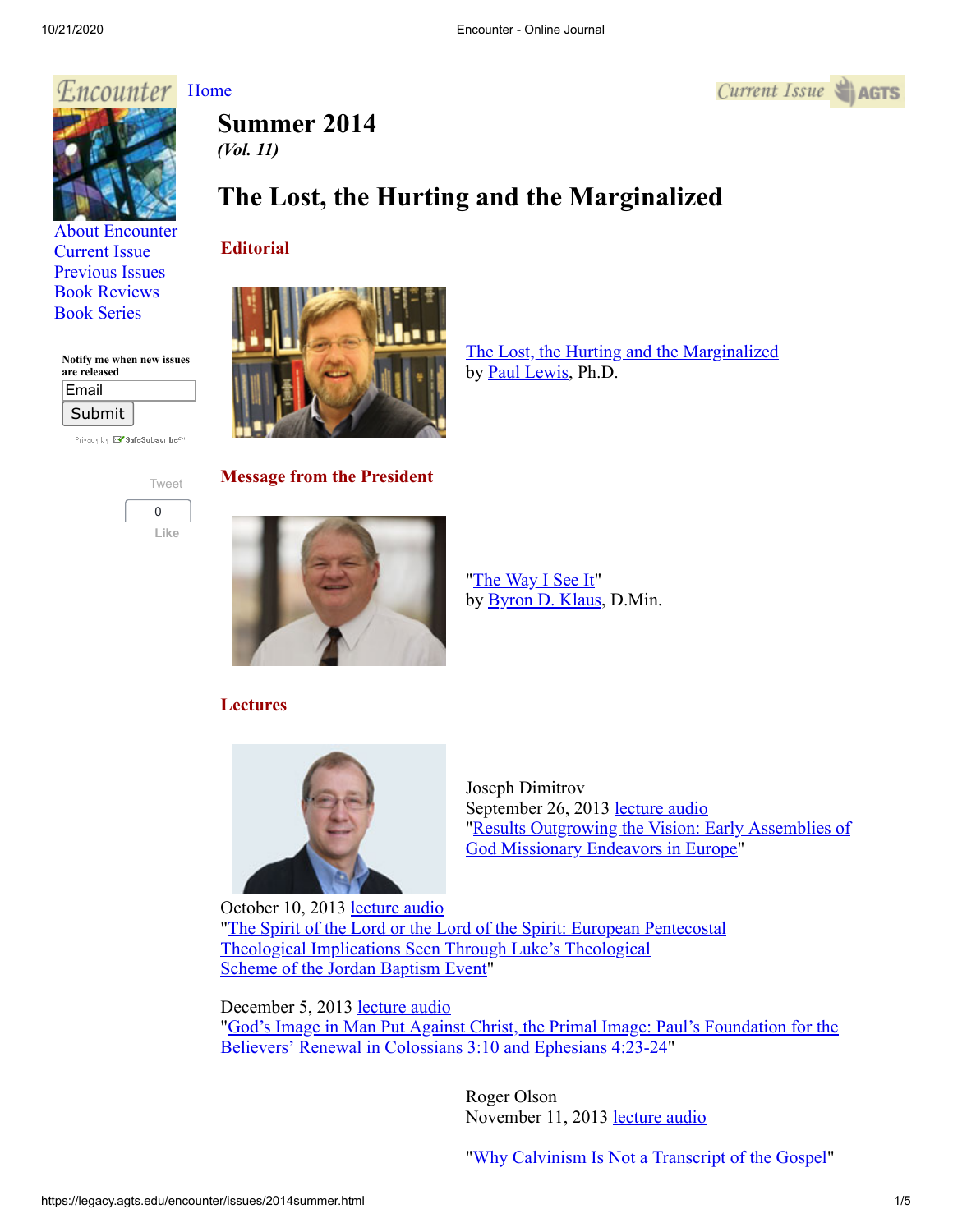10/21/2020 Encounter - Online Journal

" $Q$  and  $A$ " (audio)

Darryl Wootton, ["In the Vault"](https://legacy.agts.edu/encounter/articles/2014fall/Wootton__Ministerial_Reflection_FINAL.pdf)



#### **Ministerial Reflections**



## **Featured Articles**



Ben Aker, "Part II: Reflections on Discipleship [Foundations: Disciples in Unity with Others and with](https://legacy.agts.edu/encounter/articles/2014fall/Aker__Part%20II%20Discipleship%20FINAL.pdf) the Trinity as 'Knowing' Friends and Slaves"





Geoffrey Sutton, "Psychology of Forgiveness: An [Overview of Recent Research Linking Psychological](https://legacy.agts.edu/encounter/articles/2014fall/Sutton__Psychology_of_Forgiveness_Final.pdf) Science and Christian Spirituality"

Nathan Davis, "[The Deadliest Sin for Ministers?"](https://legacy.agts.edu/encounter/articles/2014fall/Davis__Power_and_Control_FINAL.pdf)

[Mike McCrary, "An Intergenerational Mission for](https://legacy.agts.edu/encounter/articles/2014fall/McCrary__Article__Multigenerataional_ministry_Final.pdf) God's Church"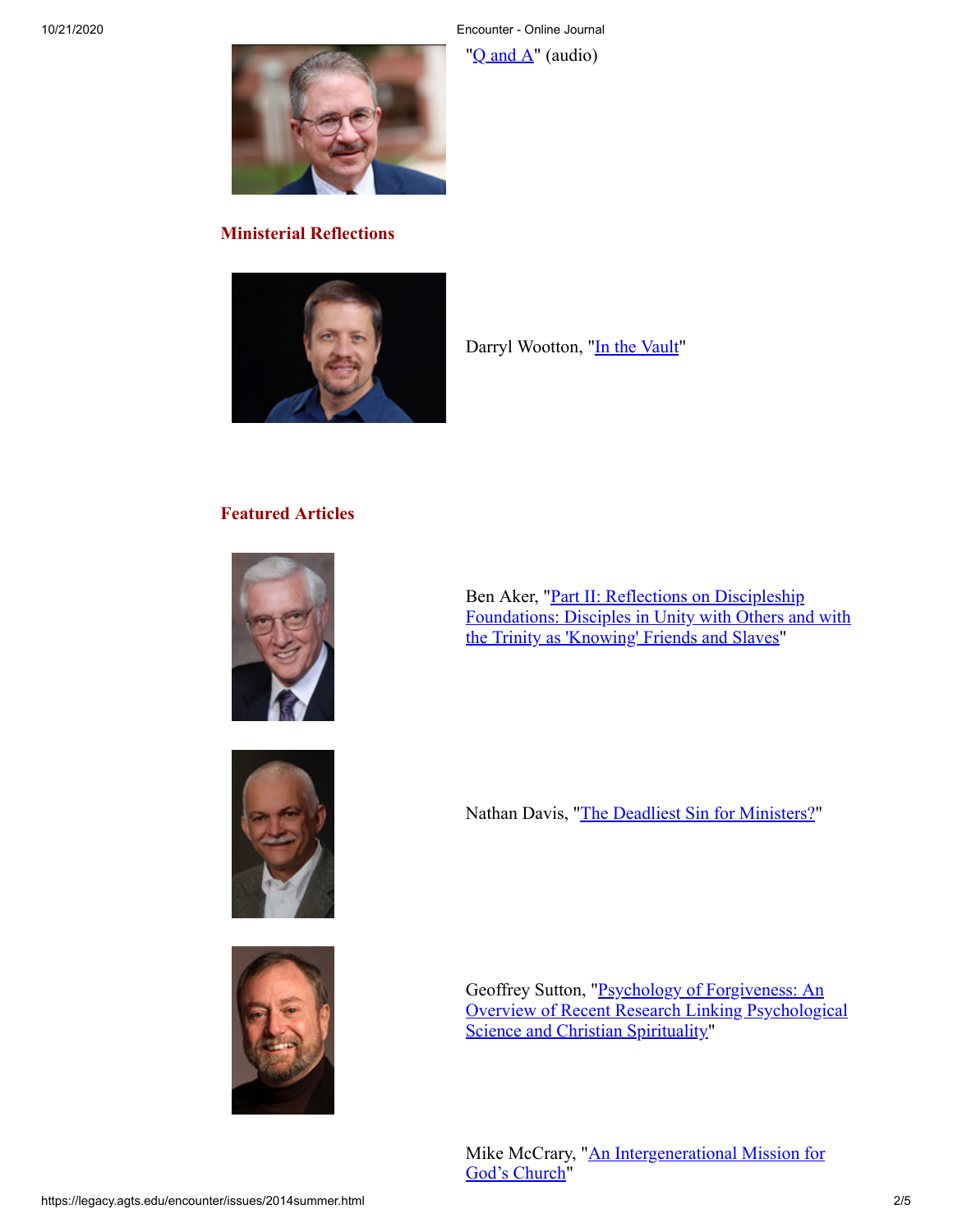







**Extended Essay**



[Terry Roberts, "Pursuing Koinonia Across Racial](https://legacy.agts.edu/encounter/articles/2014fall/Roberts__Bridging_the_Racial-Politial_Divide_in_a_Local_Church_Final.pdf) Lines"

[Barbara L. Gilliam, "A Response to Substance](https://legacy.agts.edu/encounter/articles/2014fall/Gilliam__Drug_Addiction_Final.pdf) Abuse: Equipping Church Leaders"

[LaVonna Ennis, "Missionaries as an At-Risk](https://legacy.agts.edu/encounter/articles/2014fall/Ennis__Missionaries_and_PTSD_Final_with_Revision.pdf) Population for Posttraumatic Stress Disorder"

[Valerie Rance, "Trauma and the Mental Health of the](https://legacy.agts.edu/encounter/articles/2014fall/Rance__Val__Article__Trauma_and_Mental_Health_of_Missionaries_FINAL.pdf) Missionary: Effects, Coping and Missionary Care"

**2013–14 AGTS Master of Arts in Theological Studies Thesis Paper Award Winner**

> Robert Novak, "*Hesed*: Its Significance and Impact [on Jonah in His Mission to Nineveh as Recorded by](https://legacy.agts.edu/encounter/articles/2014fall/Novak__Hesed_MATS_Final.pdf)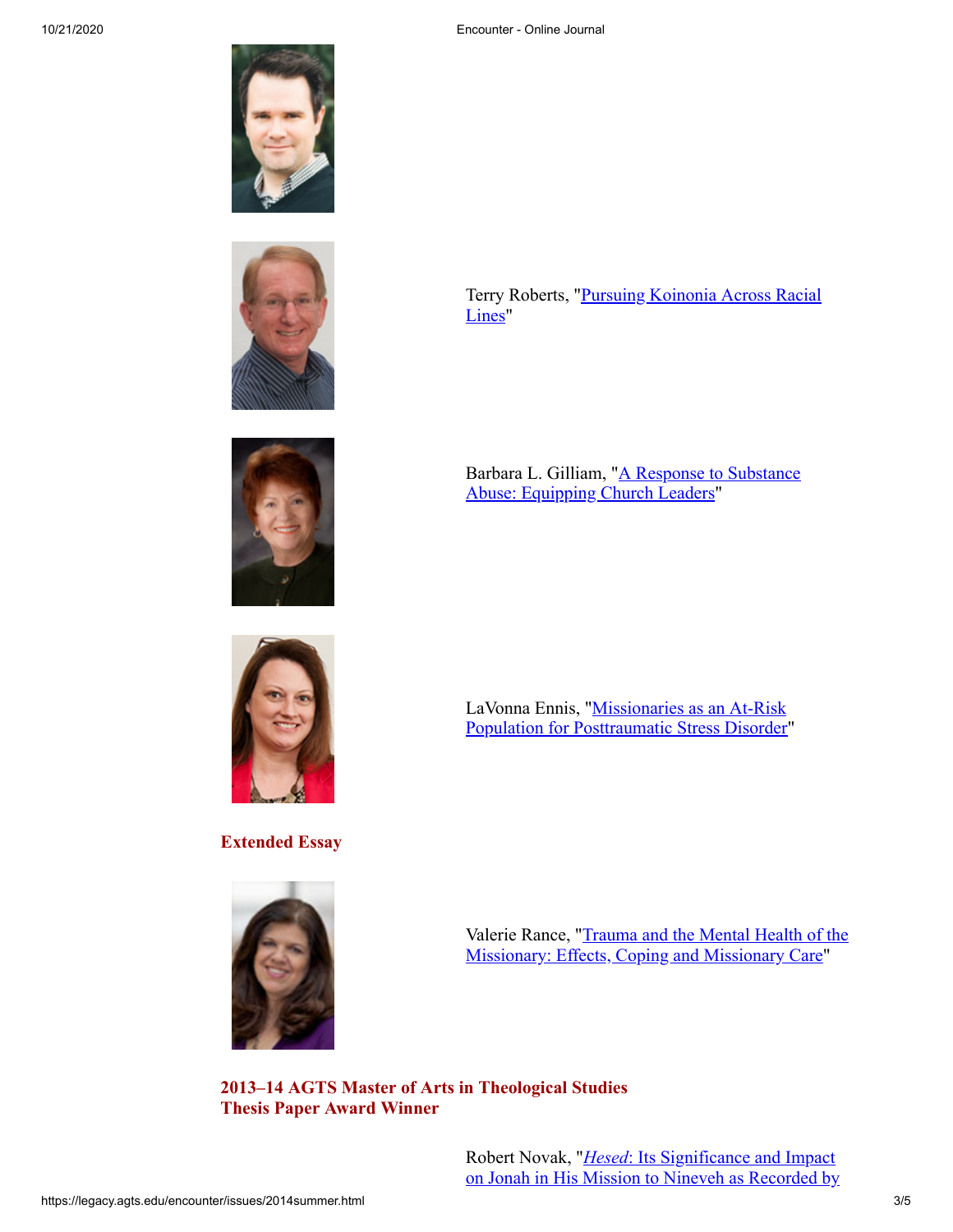[the Prophet"](https://legacy.agts.edu/encounter/articles/2014fall/Novak__Hesed_MATS_Final.pdf)



**Review Essay**



Wave Nunnally "[Defeating Pharisaism](https://legacy.agts.edu/encounter/articles/2014fall/Nunnally__Defeating_Pharisaism_Final.pdf)"

## **Book Reviews**



Mark J. Boda and J. Gordon McConville, eds., *Dictionary of the Old Testament Prophets* [\(Downers Grove, IL: InterVarsity Press, 2012\) 91](https://legacy.agts.edu/encounter/book_reviews/2014fall/Cotton__book_review__Dict_of_OT_Prophets_Final.pdf)4 pages. Reviewed by **Roger D. Cotton**, Th.D., Professor of Old Testament, Assemblies of God Theological Seminary, Springfield, MO



John Goldingay, *[Old Testament Theology. Vol. 2, Israel's Faith](https://legacy.agts.edu/encounter/book_reviews/2014fall/Cotton__book_review__Goldingay_2nd_vol_Final.pdf)* (Downers Grove, IL: InterVarsity Press, 2006) 852 pages. Reviewed by **Roger Cotton**, Professor of Old Testament, Assemblies of God Theological Seminary, Springfield, MO



John Goldingay, *[Old Testament Theology. Vol. 3, Israel's Life](https://legacy.agts.edu/encounter/book_reviews/2014fall/Cotton__book_review%20_Goldingay_vol%20_3_Final.pdf)* (Downers Grove, IL: InterVarsity Press, 2009) 872 pages. Reviewed by **Roger Cotton**, Professor of Old Testament, Assemblies of God Theological Seminary, Springfield, MO



James K. A. Smith, *[Discipleship in the Present Tense: Faith and Culture](https://legacy.agts.edu/encounter/book_reviews/2014fall/Lim__book_review_Final.pdf)* (Grand Rapids, MI: Calvin College Press, 2013) 232 pages. Reviewed by **Steve Lim**, Professor Emeritus of Leadership and Ministry, Assemblies of God Theological Seminary, Springfield, MO



Joshua R. Ziefle, David du Plessis and the Assemblies of God: The [Struggle for the Soul of a Movement Global Pentecostal and Charismatic](https://legacy.agts.edu/encounter/book_reviews/2014fall/Mittelstadt__Book_Review_of_Ziefle_Final.pdf) Studies 13 (Leiden: Brill, 2013) xi +230 pages. Reviewed by **Martin William Mittelstadt**, Ph.D., Professor of New Testament, Evangel University, Springfield, MO

Jack O. Balswick, Pamela Ebstyne King, and Kevin S. Reimer, *The [Reciprocating Self: Human Development in Theological Perspective](https://legacy.agts.edu/encounter/book_reviews/2014fall/Oleson__book_review__The_Reciprocating_Self_Final.pdf)* (Downers Grove, IL: InterVarsity Press, 2005) 334 pages. Reviewed by